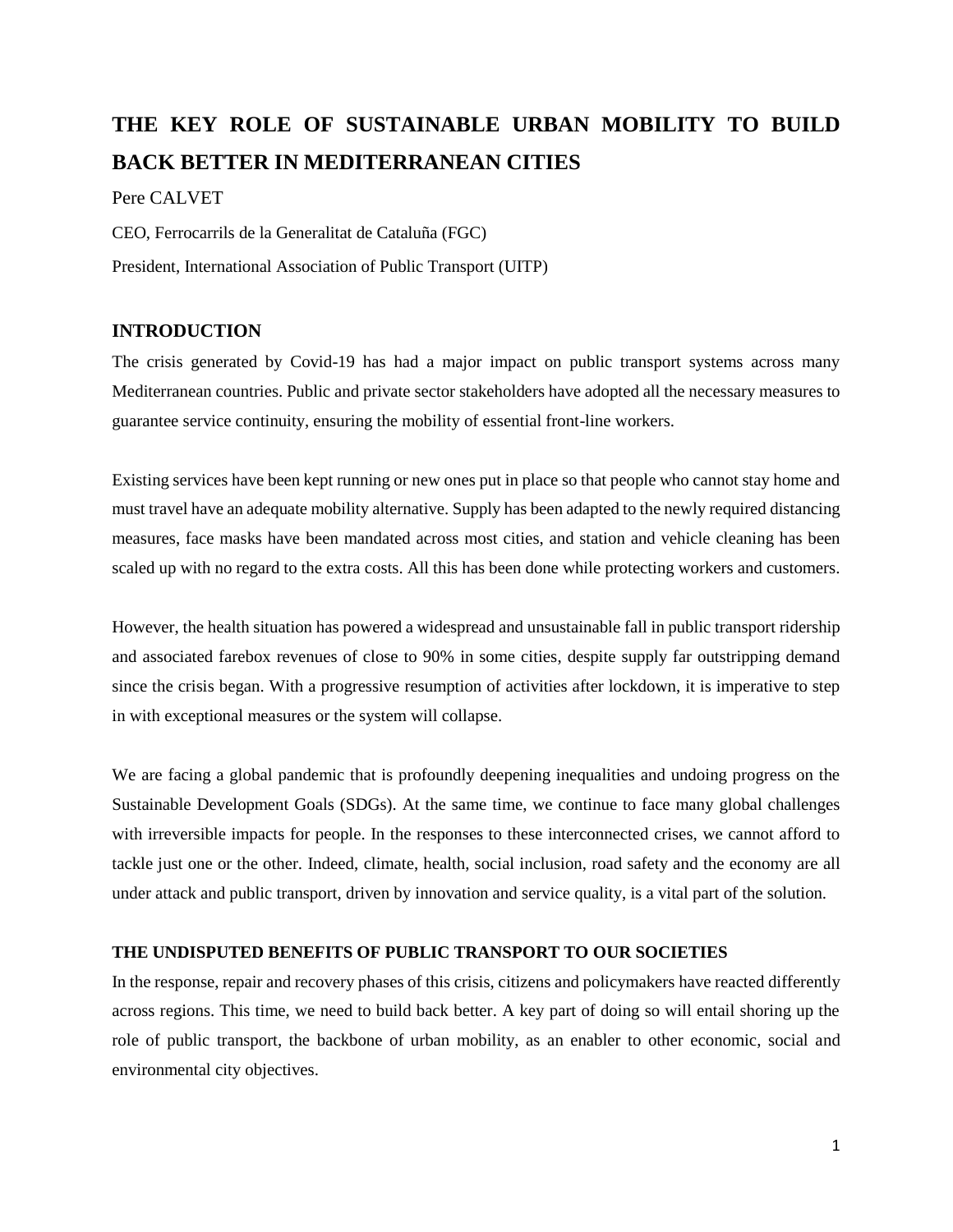The economic benefits of public transport are five times higher than the money invested in  $it<sup>1</sup>$ . Public transport unlocks positive effects in the wider economy by connecting people to their jobs, studies and leisure occupations, allowing for clustering of activities and business development, improving quality of life, supporting tourism, reducing traffic congestion, stabilising property values and helping to regenerate cities or deprived areas through transport connections. Studies report a significant increase in the value of property developments close to transport projects designed with a transit-oriented approach, reflected by nearby retail stores, quality pedestrian areas and open spaces.

Worldwide, over 13 million local jobs are linked to public transport services. For every direct job in public transport, 2.5 additional jobs exist in the supply chain and the local economy. A recent study<sup>2</sup> carried by United Nations and the International Labour Organisation (ILO) suggests that employment opportunities would indeed be opened up by the promotion of green and healthy transport. Stimulating the use of public transport by doubling investment could create at least 2.5 million additional jobs in the transport sector worldwide. This increases to at least 5 million jobs if the wider impact on other sectors of the economy is considered.

Public transport brings people together and equal opportunities to all citizens, as the accessible and affordable option to ensure access to public services. It plays a crucial role in local development, offering mobility to all and maintaining territorial and social cohesion, leaving no one and no place behind after the crisis.

According to the World Health Organisation (WHO), seven million premature deaths are due to air pollution. It accounts for one-third of deaths from the leading non-communicable diseases (stroke, lung cancer, heart attacks and chronic obstructive pulmonary disease). Over 90% of the world's population live in areas where air pollution exceeds safe levels. There must therefore be no 'back to normal' where it is dangerous just to breathe.

According to the European Environment Agency, public transport is four times more efficient per pax-km than private cars. Every kilometer travelled on public transport saves 95 grams of GHG emissions and 19 grams of NOx compared to motorised private transport.

Investing in health prevention by reducing air pollution would bring down the cost of treating noncommunicable diseases in the 21st century. A significant part of the health solution would involve equipping cities and their inhabitants with integrated public transport, reducing risks from traffic injuries,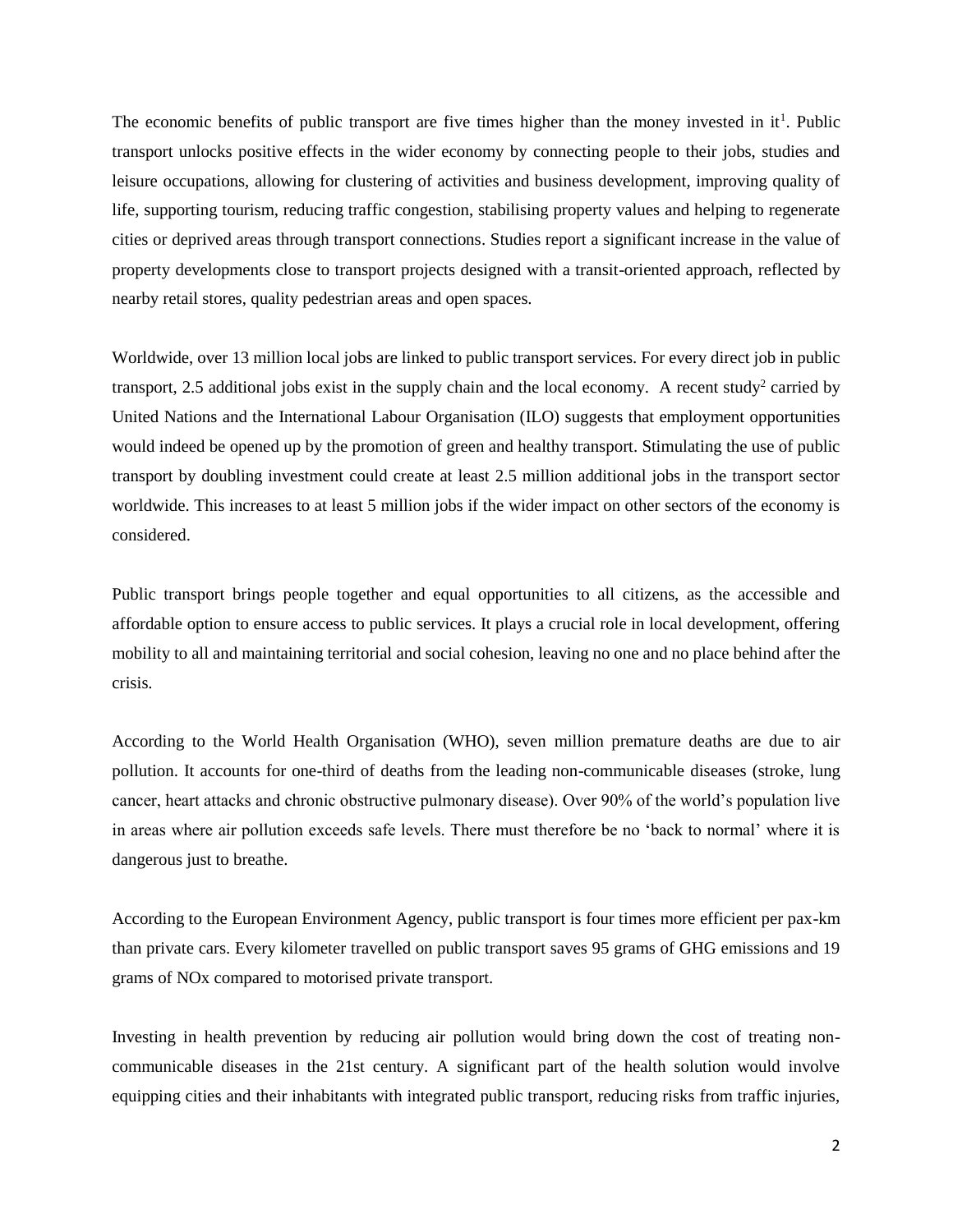obesity, air pollution and noise. Those would benefit all and reduce the social inequalities in front of these hazards<sup>3</sup>.

Decreased traffic resulting from the lockdown in many cities shows that nitrogen dioxide  $(NO<sub>2</sub>)$ concentrations can rapidly be reduced by up to a third. While in the current crisis, several cities have decided to suspend existing car use and parking restriction policies or delay new ones to help healthcare workers and essential deliveries, it is vital that these proven instruments for cleaner air be fully reactivated as soon as possible. The main risk for catching Covid-19 is undoubtedly contact with an infected person, and healthcare quality is vital in determining outcomes. However, studies show that air pollution could matter in several ways. For example, higher death rates due to lungs and hearts weakened by dirty air. Pollutants also inflame the lungs, making inhabitants more susceptible to the virus. This raises concerns about rising pollution levels after lockdowns.

If we are to limit the rise in global temperature to 1.5°C as per the Paris Agreement, we must cut global emissions by 7.6% every year for the next decade. As outlined in the UITP Declaration on Climate Leadership<sup>4</sup>, this requires more ambitious national commitments and tougher targets to reach carbon neutrality by 2050. Non-state actors like the public transport sector have shown increased determination and commitment to achieving a low-emissions future and harnessing related opportunities. The fastest and most cost-efficient way to decarbonize people's daily mobility and reduce the footprint of their mobility choices is to promote public transport, walking, and cycling.

Road traffic injuries are the 10th leading cause of death globally, responsible for more than 1.2 million deaths per year. 90% of these casualties happen in developing countries. Around 50 million people are also injured on the world's roads every year, costing governments up to 3% of GDP. The number of road traffic deaths continues to climb steadily and the rate of death relative to the size of the world's population has remained constant, meaning we are way off delivering on the goal set by SDG 3.6 to halve the number of global deaths and injuries from road traffic accidents. Public transport has a critical role to play as access to a safe and sustainable urban transport system for all, which includes expanding public transport, is a recognised solution to achieve this objective<sup>5</sup>.

#### **CITIES NEED BETTER MOBILITY**

Throughout history, the urban landscape of the Mediterranean cities has evolved in response to social, economic and environmental changes. Today, with more people moving to urban areas, cities are responsible for 75% of energy consumption and 70% of global carbon dioxide emissions. The way we plan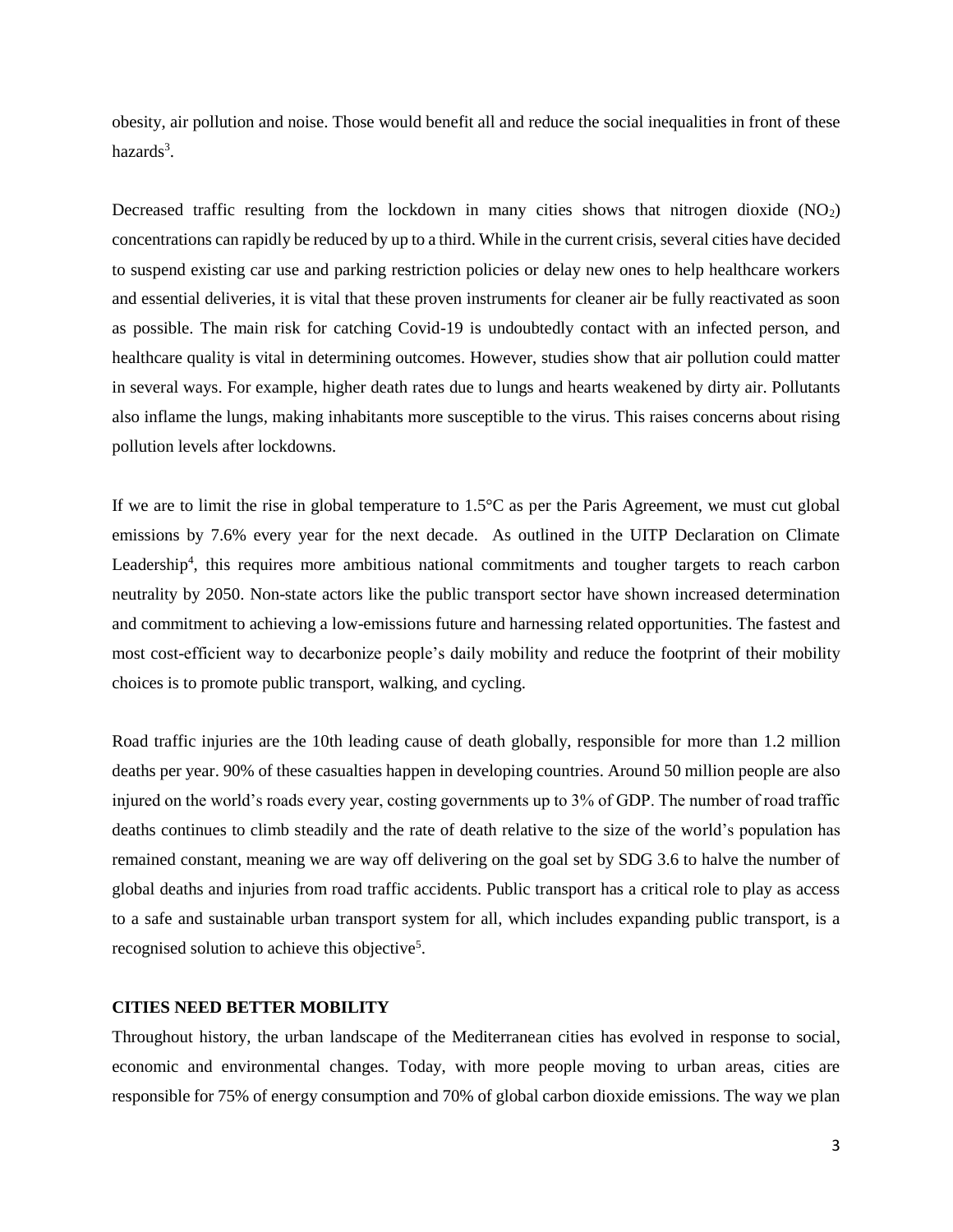and build our cities defines our quality of life. Urban planners and decision-makers are being pushed to rethink how mobility is organised.

Cities across our Region have understood that with this crisis now is the time to move forward on sustainable urban mobility and many have already begun to remodel their urban space and review the allocation of road space disproportionately allocated to private cars during the last decades. The complementarity and integration of active, shared and collective modes of transport is key.

The digital revolution has brought radical changes to our economies, including freight and passenger mobility, and has encouraged new actors to enter the mobility market. If the new services affect city mobility management and impacts the urban streetscape, as part of a wider city strategy they also represent new opportunities to enrich the mobility options and facilitate a car free lifestyle. Cooperation, partnerships and dialogue are key to enable a redefined public transport system, integrating these new complementary services with mass public transport in an efficient and sustainable way. In the context of Mobility as a Service (MaaS), no shared or collective mode of transport should be left out of this dialogue.

This crisis represents a vital opportunity to definitively change things for the better, handing cities back to the people. The decisions taken in the coming weeks and months will define how healthy, resilient, and livable our cities will be going forward. But we can only do this by stepping up collaboration among stakeholders to support public transport. Public transit institutional frameworks and market regulations differ in line with local specificities, but the starting point to any city's strategic development plan should be to craft a common vision (both vertically and horizontally) in which urban mobility is posited to deliver on the city's strategic objectives and secure wider socioeconomic benefits. Twinning long-term strategies with tactical measures fosters a stream of consistency in the decision-making process, not subject to political terms. Current short term initiatives enabling walking and cycling should evolve in long term solutions associating public transport stakeholders.

Health is not only an indicator for monitoring progress, but an essential element to ensure sustainable development. Placing health and well-being at the centre of the planning process can foster good livelihoods, build resilient and vibrant communities, and give voice to vulnerable groups, while enabling progress to reduce inequalities in urban areas.

Some regulators might view the crisis as an inflection point to accelerate the transition toward sustainable mobility, while others could loosen regulatory mandates. By framing how our urban ecosystems operate,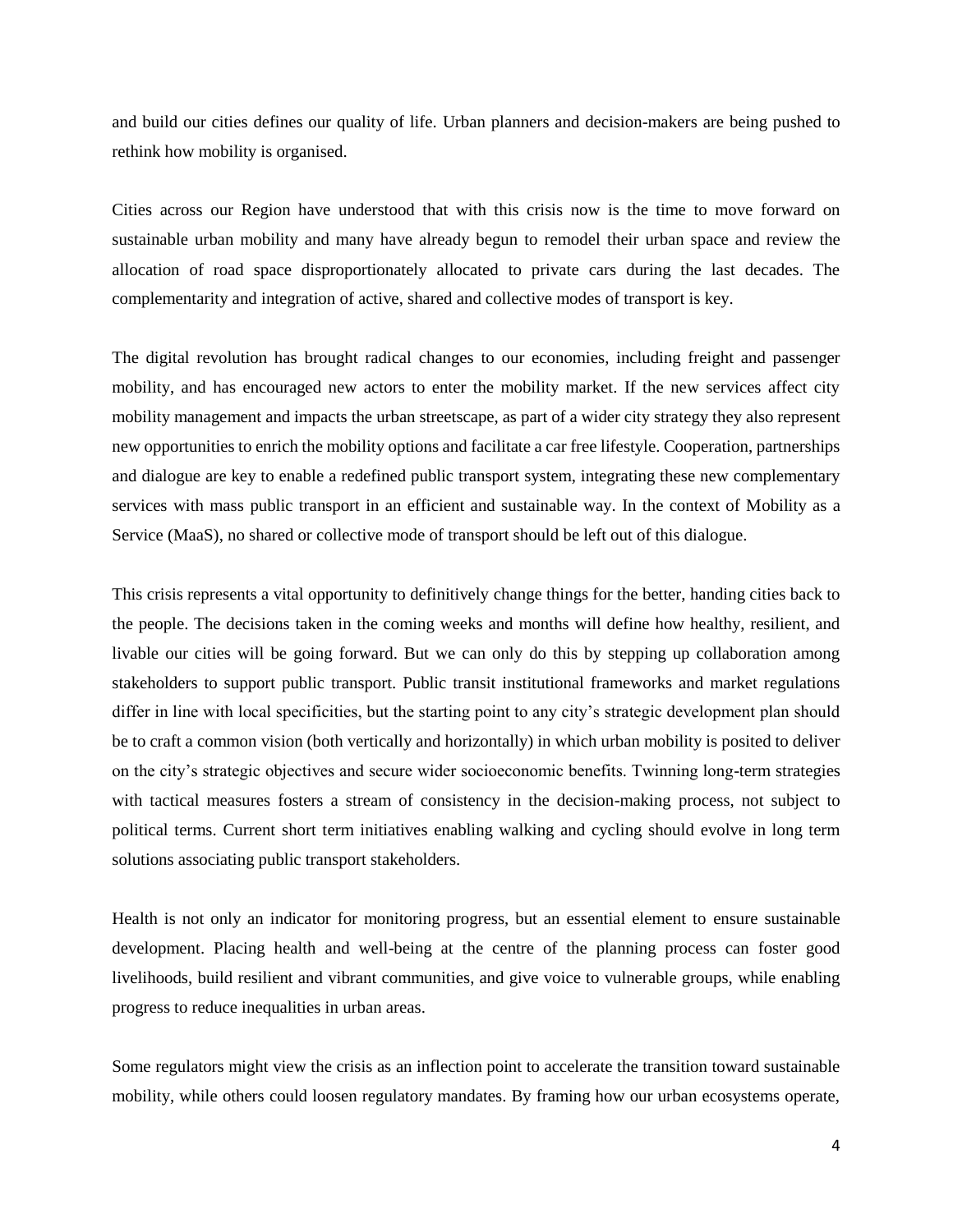regulations can have a major impact on the success or failure of an urban mobility strategy. Indeed, a flexible and conducive regulatory approach, adapted to an increasingly complex and competitive environment, supporting innovation and innovative itself, enables cities to thrive and reach their full potential<sup>6</sup>.

Innovation, including the development of new technology solutions, has a major role to play to build a more resilient urban mobility system, with actors able to show greater agility and offering more flexibility in the provision of services than they have been able to do until now.

Some of the trends that appeared during the Covid-19 crisis might only be temporary but some shifts will be permanent. The more pervasive use of digital technologies, including the increase of virtual interactions (teleworking, etc.), is likely to impact the structure of the demand and the shape of cities. To ensure the continued relevance of public transport and its associated benefits in this future environment, the sector should adapt and embrace goaldriven innovation and digitalisation to build and deliver better quality, upgrading the level of personalised services and standards for public transport customers.

Public transport is a lucrative investment and important driver of wealth. Ensuring long-term funding stability, enabling CAPEX and OPEX planning in the context of rigorous SUMPs, is critical to supporting city strategies and achieving targeted mobility results. Dedicated legislation and funding should be ringfenced. The governance model has to be enhanced to better include the various beneficiaries of public transport infrastructures and services, including businesses<sup>7</sup>.

The coronavirus crisis is also hitting public transport finances and urgent extraordinary measures in the form of clear conditions for using recovery funds in favour of a modal shift are needed. This timing might be perfect to implement alternative funding schemes, such as congestion charging or road pricing, leading to a virtuous cycle in which private cars fund public transport.

#### **POLICY RECOMMENDATIONS**

Mediterranean cities and countries should invest in recovery and resilience for a systemic socioeconomic transformation, where public transport and active mobility play a key role to build back better. For that purpose:

1) Strengthening public transport should be a priority for decision-makers in all countries across the Region. Governments, currently deciding how to allocate some of the biggest public funds in history, should include the sector in the financial recovery measures and maintain and even step up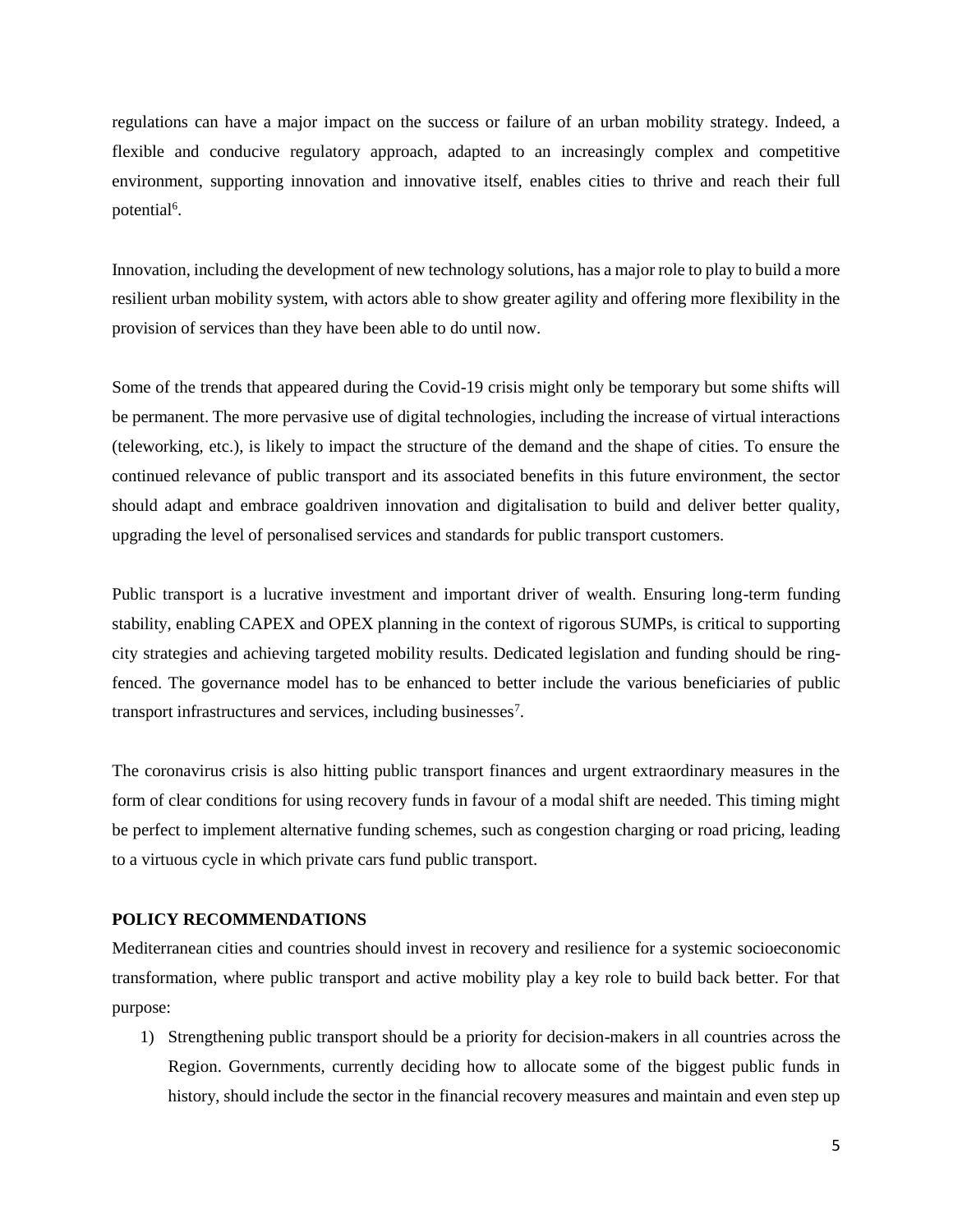planned investments in public transport infrastructures and services, due to their various positive multiplier factors.

- 2) The public sector must step in to guarantee a certain level of stability through dedicated mobility funds, acting as a driver. The EU Recovery Plan and the next Multiannual Financial Framework will be key in some countries of the Mediterranean ecosystem. We need to move forward with concrete figures allocated to public transport on the next long-term budget and Next Generation EU by the end of the year. Alternative funding schemes, such as congestion charging or road pricing, should be considered. Clear rules and a coherent approach at regional/ global level by competent authorities are key, while providing agile regulatory frameworks and financial incentives to build and deliver urban transport systems that have the levels of capacity and increased quality of environment people desire.
- 3) The current crisis is setting the scene for doing what so many cities wanted but lacked the opportunity to do. Through transport-oriented development, the need for motorised travel and the trip length can be reduced. Residential, work and leisure districts must become more closely connected and intermixed. Cities must prioritise accessible, safe, breathable, and walkable streets through urban planning, putting people at the heart, by implementing the careful coordination of land use and long term mobility planning with the engagement of all stakeholders from project start. There is now a golden opportunity for policymakers to integrate and strengthen these policies.
- 4) Public transport should be the backbone of urban mobility across all exit strategies that aim to shift individual motorised transport in cities towards more sustainable modes as part of an integrated public transport system (administrative, modal, fare,…) that combines mobility services, provides door-to-door seamless journeys and eliminates the need for the private car.
- 5) Travel demand management plays a key role to decongest the peak. Public authorities and private actors should collaborate to monitor and realign strategies affecting the short and, especially, long term impacts of the current crisis on the dynamics of cities and mobility. Supported by technological solutions and flexibility, efficient responses to optimise and adapt the network will influence smart travel.
- 6) Grounded in data and the science, positive communication measures are key to restoring people's trust in the public transport sector. All the tools are already in place, be a combination of policy decisions, active measures and reassurance of clients. Public transport authorities and operators must strengthen their interaction with the media to explain the important sector pillars (customer focus, cleaning and sanitary measures and efficiency) and to accelerate levers (innovation, digital transformation and strategic partnerships).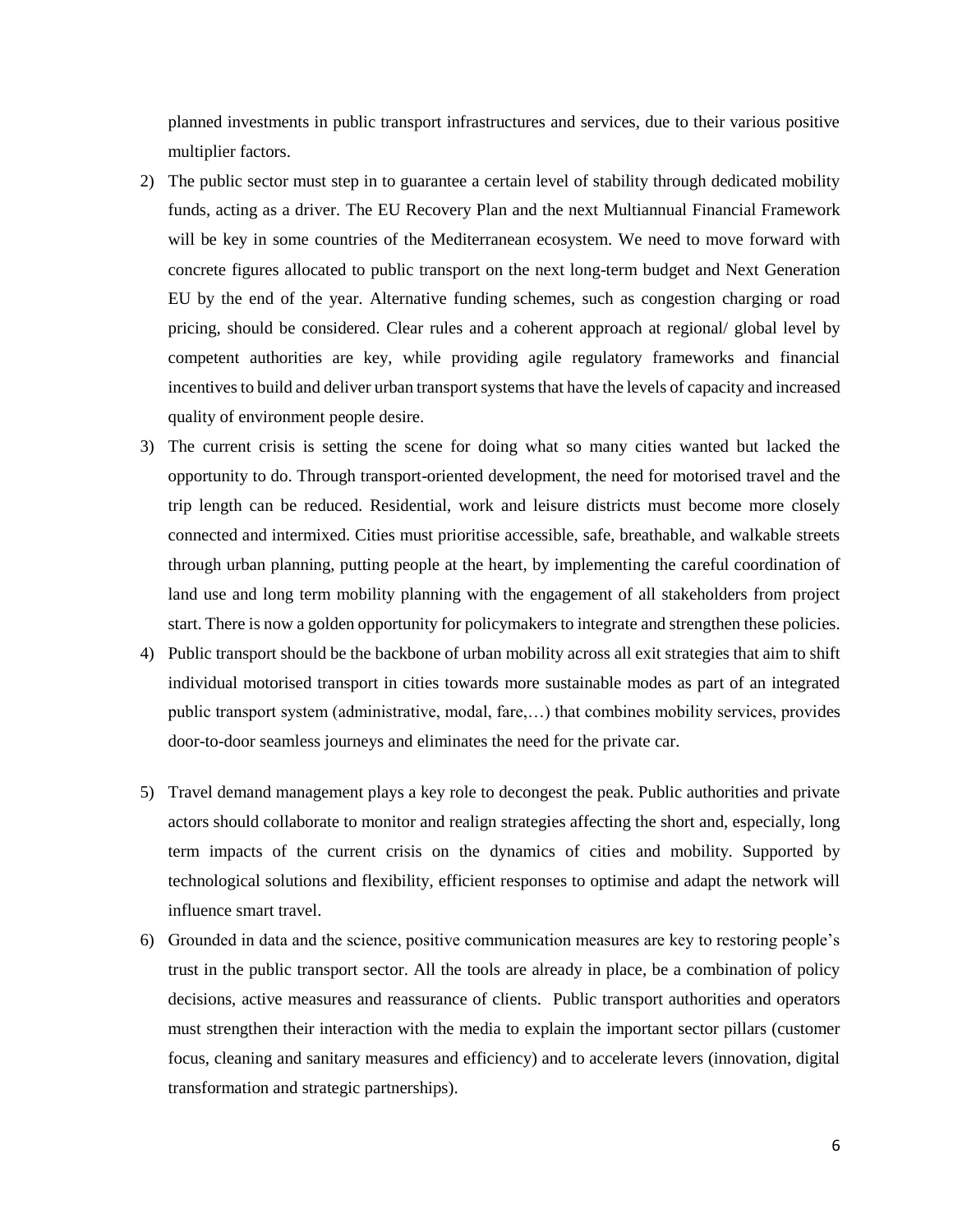## **CONCLUSION**

Cities and countries have been responding to short term emergencies, but now we must move beyond, ensure the survival of the public transport and seize a historical unique opportunity to start over and shape the future of our cities.

Our urban mobility sector is strongly inter-linked with many other challenges (climate, health, social inclusion, road safety, etc.) that will not be met without a clear priority given to public transport as a vital pillar for economic, social and environmental recovery, both in the short and long-term.

Public transport stakeholders have demonstrated that although they didn't have the experience to deal with such sanitary crisis, they have reacted extremely rapidly to the situation and demonstrated their great sense of responsibility towards their staff and the communities they serve.

Numerous scientific studies and empirical analysis show that public transport is much less risk than other public places or private gatherings. Unfortunately, it has been too often stigmatised without any solid arguments. Based on scientific findings and practical experience available today<sup>9</sup>, public transport is taking the appropriate measures to reduce those risks to a level that is manageable and acceptable by users.

Nevertheless, additional efforts should be made to strongly communicate public transport benefits to society and restore citizens´ trust.

# **BIBLIOGRAPHY AND REFERENCES**

- *1. UITP, 2018. Public transport moving Europe forward.*
- *2. UN & ILO. 2020. Jobs in healthy transport. Making the green shift.*
- *3. UITP, 2018. Integrating mobility health impact in decision-making.*
- *4. UITP, 2019. Declaration for scaling up decarbonisation.*

*5. United Nations Sustainable Development Goal 11.2 target by 2030 "improving road safety, notably by expanding public transport"*